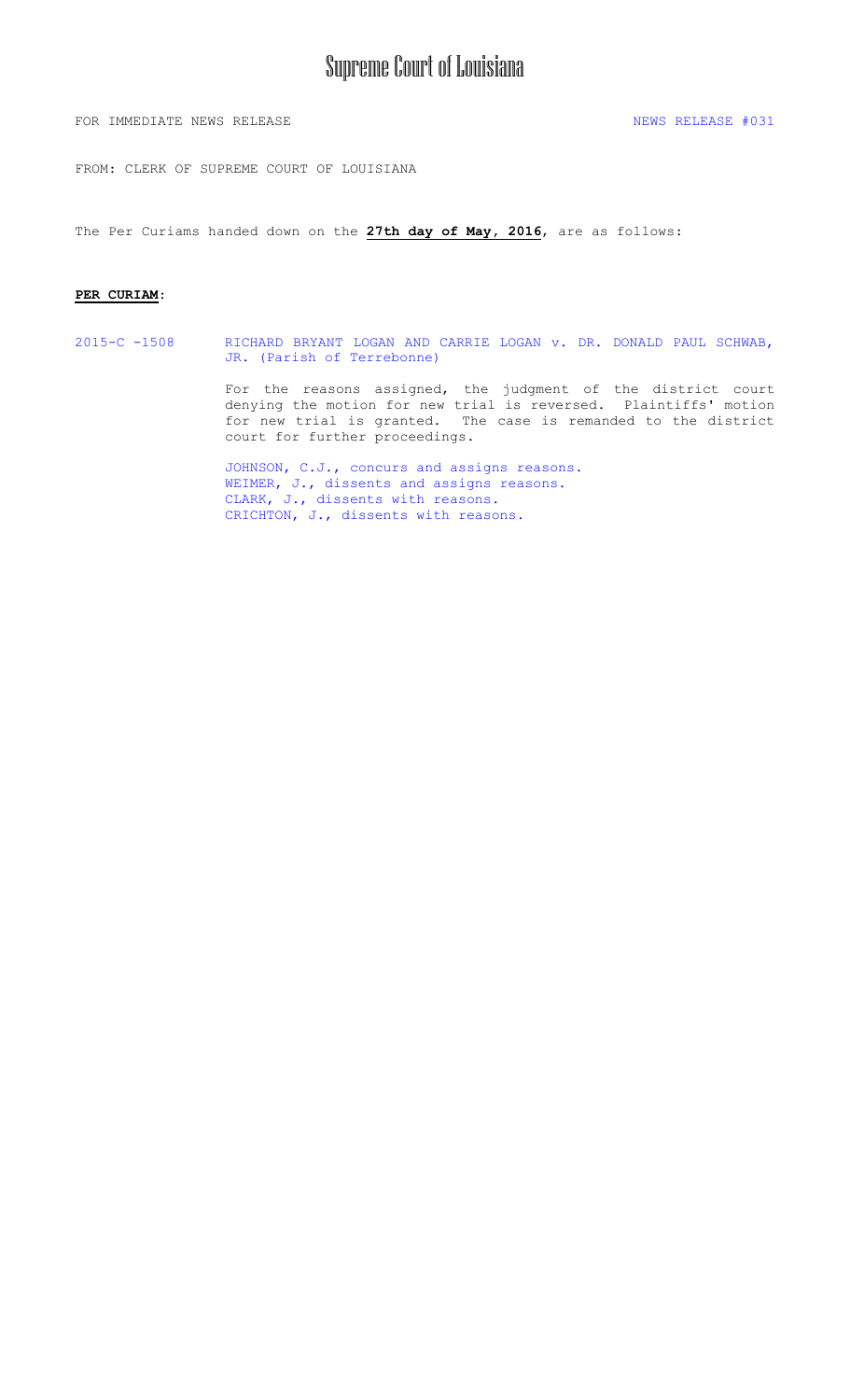## <span id="page-1-0"></span>SUPREME COURT OF LOUISIANA NO. 2015-C-1508 RICHARD BRYANT LOGAN AND CARRIE LOGAN VERSUS

### DR. DONALD PAUL SCHWAB, JR.

### ON WRIT OF CERTIORARI TO THE COURT OF APPEAL, FIRST CIRCUIT, PARISH OF TERREBONNE

### PER CURIAM

It is well settled that a new trial should be ordered when the court is convinced by an examination of the facts that the judgment would result in a miscarriage of justice. *Lamb v. Lamb*, 430 So. 2d 51, 53 (La. 1983). Having reviewed the record and considering the briefs and oral argument of the parties, we are convinced that the trial judge's actions resulted in a miscarriage of justice. Therefore, considering the unique and narrow facts presented, we conclude a new trial must be granted.

### **DECREE**

For the reasons assigned, the judgment of the district court denying the motion for new trial is reversed. Plaintiffs' motion for new trial is granted. The case is remanded to the district court for further proceedings.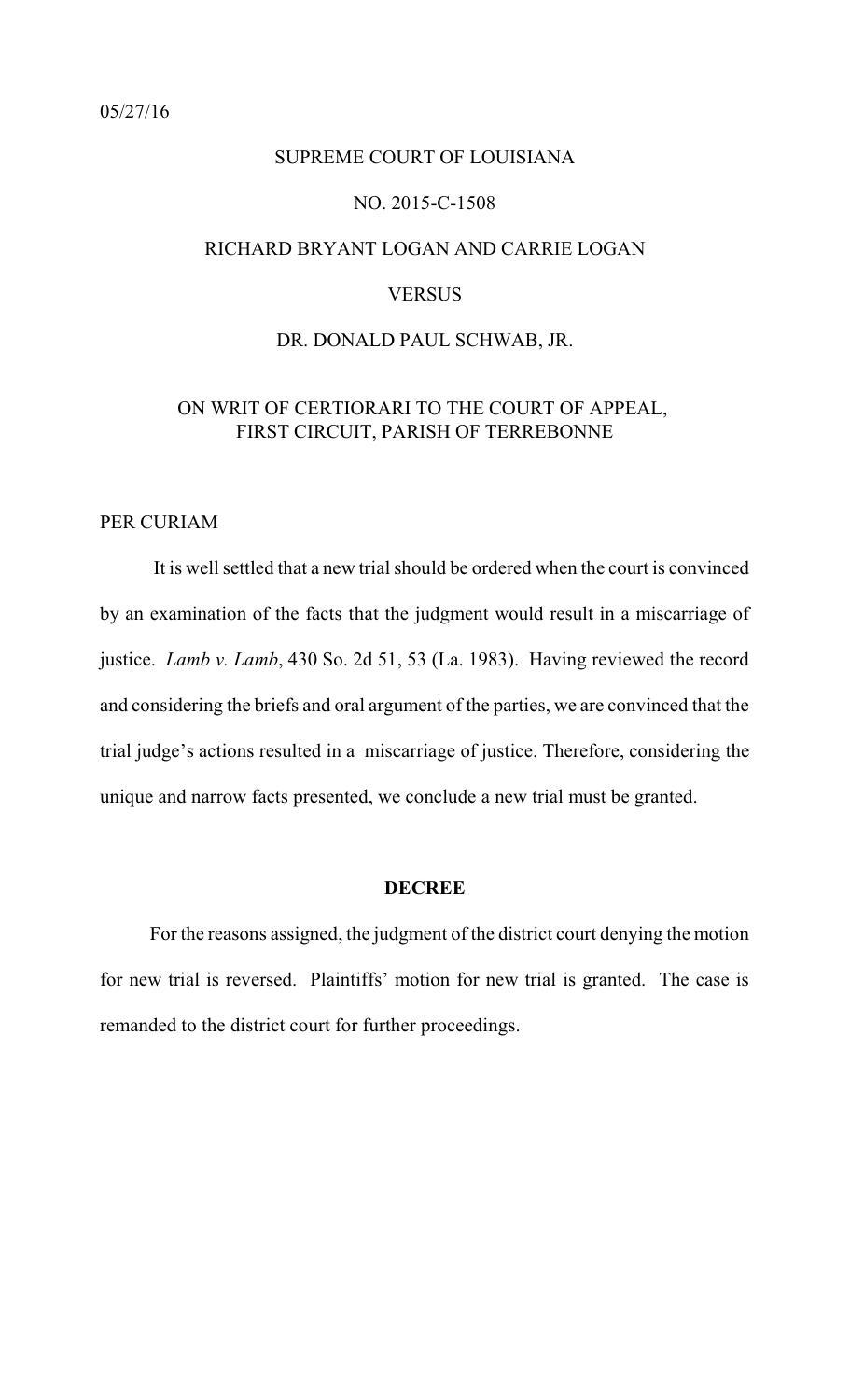### <span id="page-2-0"></span>**SUPREME COURT OF LOUISIANA**

### **NO. 2015-C-1508**

### **RICHARD BRYANT LOGAN AND CARRIE LOGAN**

### **VERSUS**

### **DR. DONALD PAUL SCHWAB, JR.**

### **ON WRIT OF CERTIORARI TO THE COURT OF APPEAL, FIRST CIRCUIT, PARISH OF TERREBONNE**

### **JOHNSON, Chief Justice, concurs.**

I agree with the decision of this court, finding plaintiffs are entitled to a new trial. I write separately to emphasize the unprofessional and inappropriate nature of the trial judge's behavior in this case.

In my view, it is undisputed that Judge Ellender engaged in bizarre and disturbing behavior during the jury trial of this matter such that the jury's verdict cannot be allowed to stand. According to plaintiffs, Judge Ellender failed to preside over the trial from his position on the bench, but rather roamed around the entirety of the courtroom during much of the trial. Judge Ellender would stop and look out of the windows in the courtroom while plaintiffs' counsel was examining witnesses. Judge Ellender continuously moved around the courtroom, sitting in various chairs, and, inexplicably, sat in the jury box with the jurors while eating candy - all during witnesses' testimony. The record also contains uncontroverted testimony from the plaintiff that Judge Ellender greeted the defense medical expert, defendant's medical partner, with a handshake and embrace in front of the jury. Additionally, although neither counsel asked plaintiffs' medical expert, Dr. Leo Murphy, any questions regarding his fees and expenses during the trial, after Dr. Murphy wasreleased Judge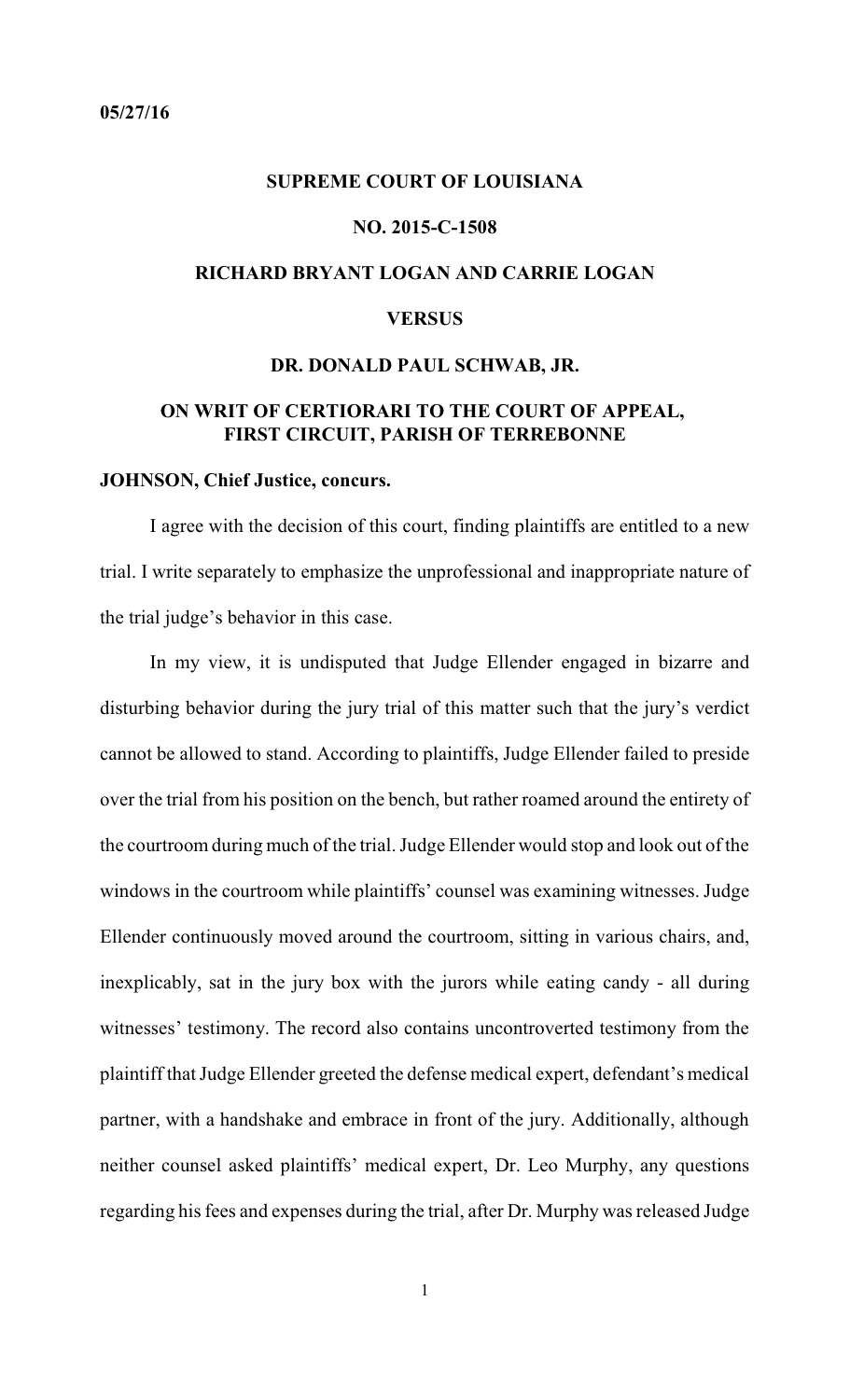Ellender took it upon himself to question plaintiffs' counsel about the costs paid to Dr. Murphy in the presence of the jury.

I find Judge Ellender's actions unacceptable. La. C.C.P. art. 1791 provides: "The judge in the presence of the jury shall not comment upon the facts of the case, either by commenting upon or recapitulating the evidence, repeating the testimony of any witness, or giving an opinion as to what has been proved, not proved, or refuted." Judge Ellender's insidious actions of leaving the bench, wandering around the courtroom, looking out the windows, eating candy and otherwise failing to pay attention to the proceedings communicated to the jury in a non-verbal way his opinion that the trial was not serious and could be treated as a joke.

The inappropriateness of Judge Ellender's behavior is further emphasized by La. C.E. art. 614. That provision permits the court to call and question witnesses, however when the case is to be decided by a jury, the court's participation in the trial is *expressly limited* by subsection D: "In a jury trial, the court may not call or examine a witness, except upon the express consent of all parties, which consent shall not be requested within the hearing of the jury." Although Judge Ellender did not question Dr. Murphy directly, his questioning of plaintiffs' counsel regarding Dr. Murphy's fees and costs while the jury was present violated the spirit and intent of the rule.

The cumulative effect of Judge Ellender's behavior and actions can only be viewed as resulting in prejudice to the plaintiffs' case. Not only were Judge Ellender's actions a continuous source of distraction for the jury, I find his systematic, intentional and disruptive behavior clearly undermined the seriousness of the court proceedings and the legitimacy of plaintiffs' case.

I find Judge Ellender's actions are even more disturbing considering this court

2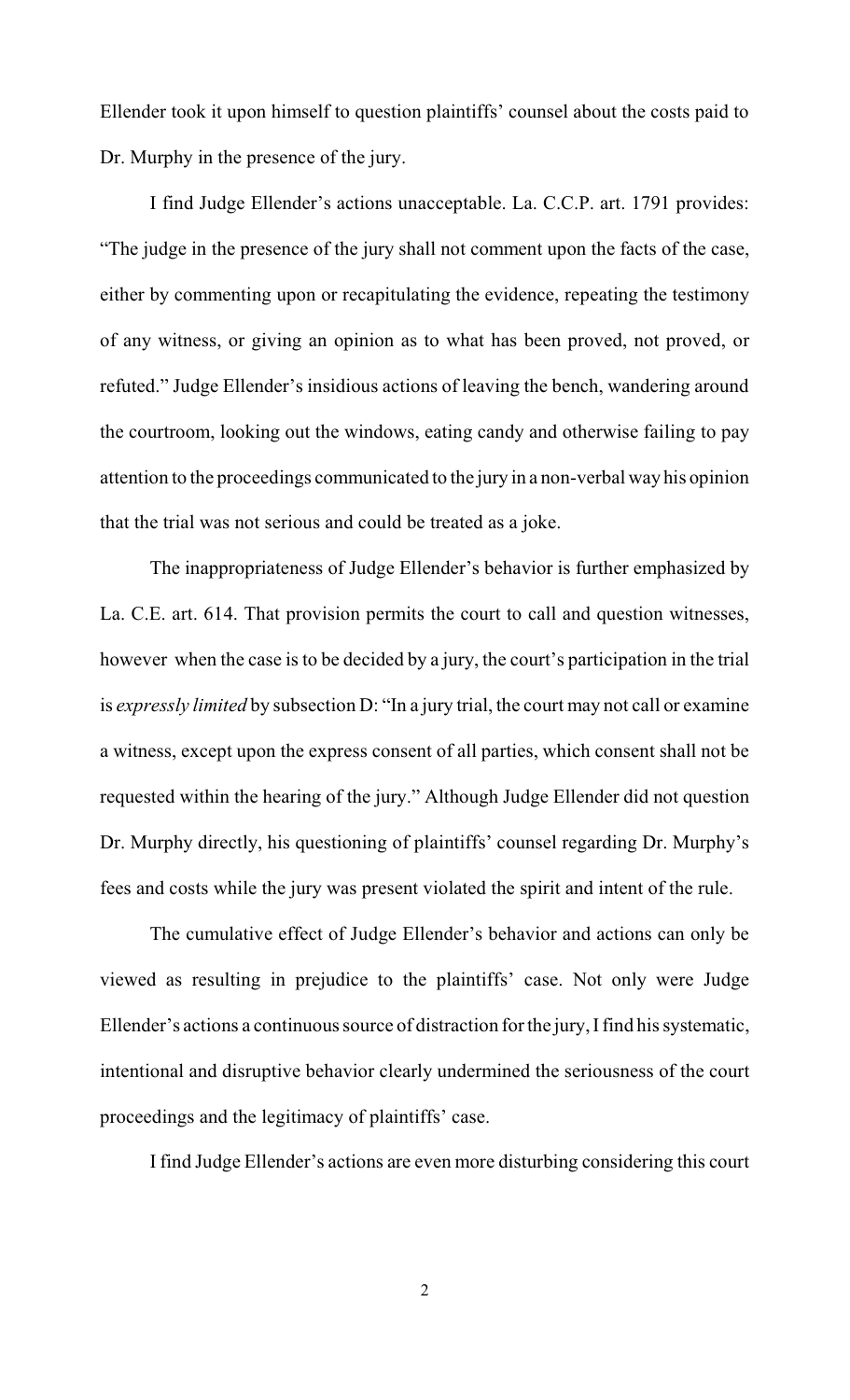previously disciplined him twice for his conduct both on and off the bench.<sup>1</sup> Under the facts and circumstances of this case, a new trial must be granted.

<sup>&</sup>lt;sup>1</sup> In re Ellender, 09-0736 (La.  $7/1/09$ ), 16 So. 3d 351 (Judge Ellender suspended for thirty days without pay due to his failure to treat a pro se petitioner's application for protection from domestic abuse seriously, and acting in a condescending and demeaning manner towards her); *In re Ellender*, 2004-2123 (La. 12/13/04), 889 So. 2d 225 (Judge Ellender suspended for one year, without pay, with six months of that suspension conditionally deferred as a result of his conduct in appearing in public, at Halloween party, in costume with afro wig, black face makeup, and prison jumpsuit).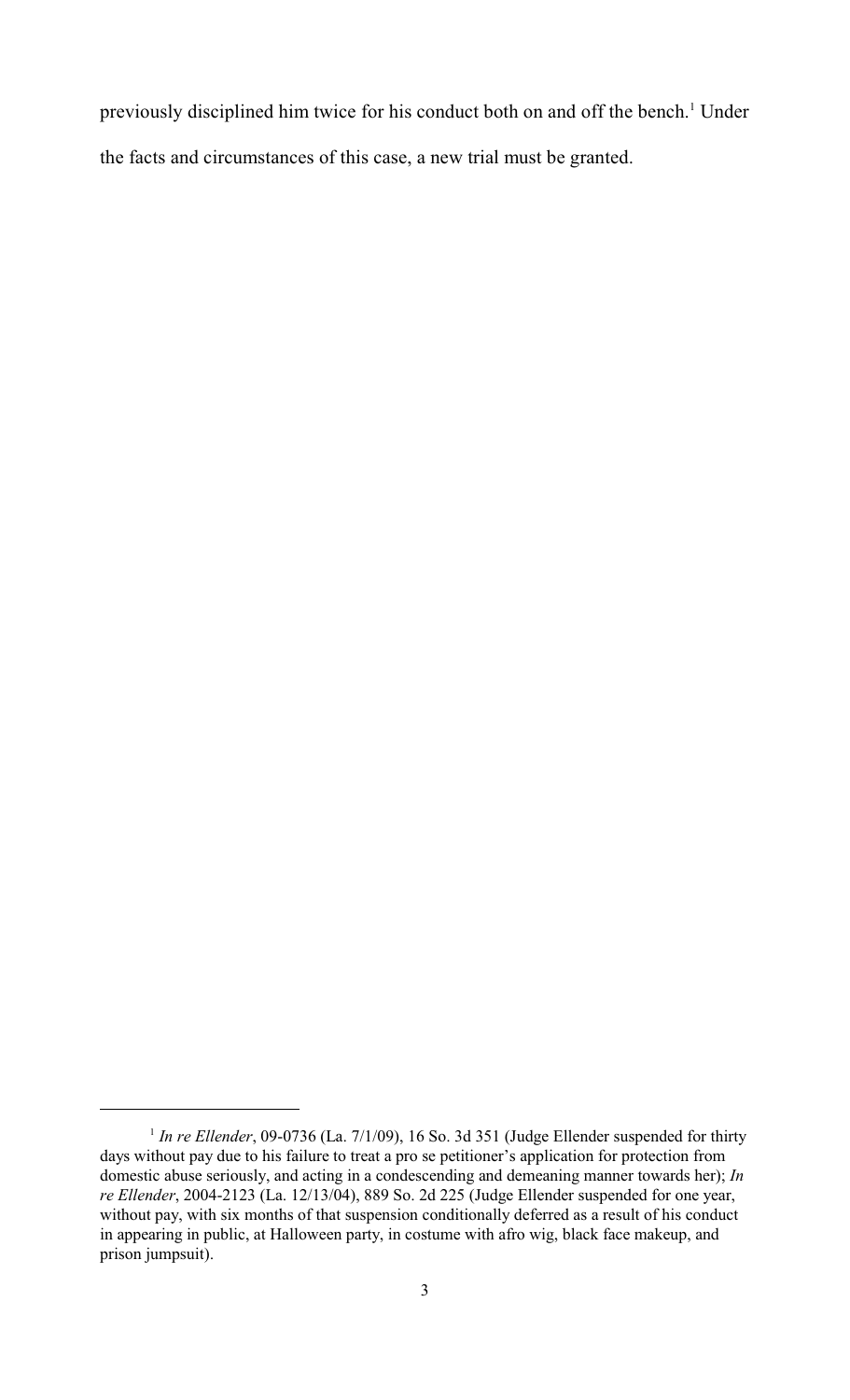### <span id="page-5-0"></span>**05/27/16**

### **SUPREME COURT OF LOUISIANA**

### **NO. 2015-C-1508**

# **RICHARD BRYANT LOGAN AND CARRIE LOGAN VERSUS**

### **DR. DONALD PAUL SCHWAB, JR.**

*ON WRIT OF CERTIORARI TO THE COURT OF APPEAL, FIRST CIRCUIT, PARISH OF TERREBONNE*

**WEIMER, J.**, dissenting.

The plaintiffs allege that the trial court judge behaved inappropriately during trial by joining the jury in the jury box where he sat and proceeded to eat candy and by physically embracing the surgical partner of the defense's medical expert in front of the jury. Assuming these allegations are accurate, at a bare minimum, the judge's conduct would be an affront to the solemnity appropriate to a trial.

However, as a reviewing court, we cannot and should not simply assume that these allegations are accurate, let alone make the additional leap that such allegations justify granting a new trial. It has been aptly stated that "[a]n extraordinary claim requires extraordinary proof." Similarly, the law requires that, before we overturn the work of a jury, comprised of citizens who take an oath to judge fairly and impartially, we must examine whether the judge has improperly held sway over the jury. See La. C.C.P. art. 1791 ("The judge in the presence of the jury shall not comment upon the facts of the case, either by commenting upon or recapitulating the

<sup>&</sup>lt;sup>1</sup> Marcello Truzzi, On the Extraordinary: An Attempt at Clarification, Zetetic Scholar, Vol. 1, No. 1, p. 11 (1978).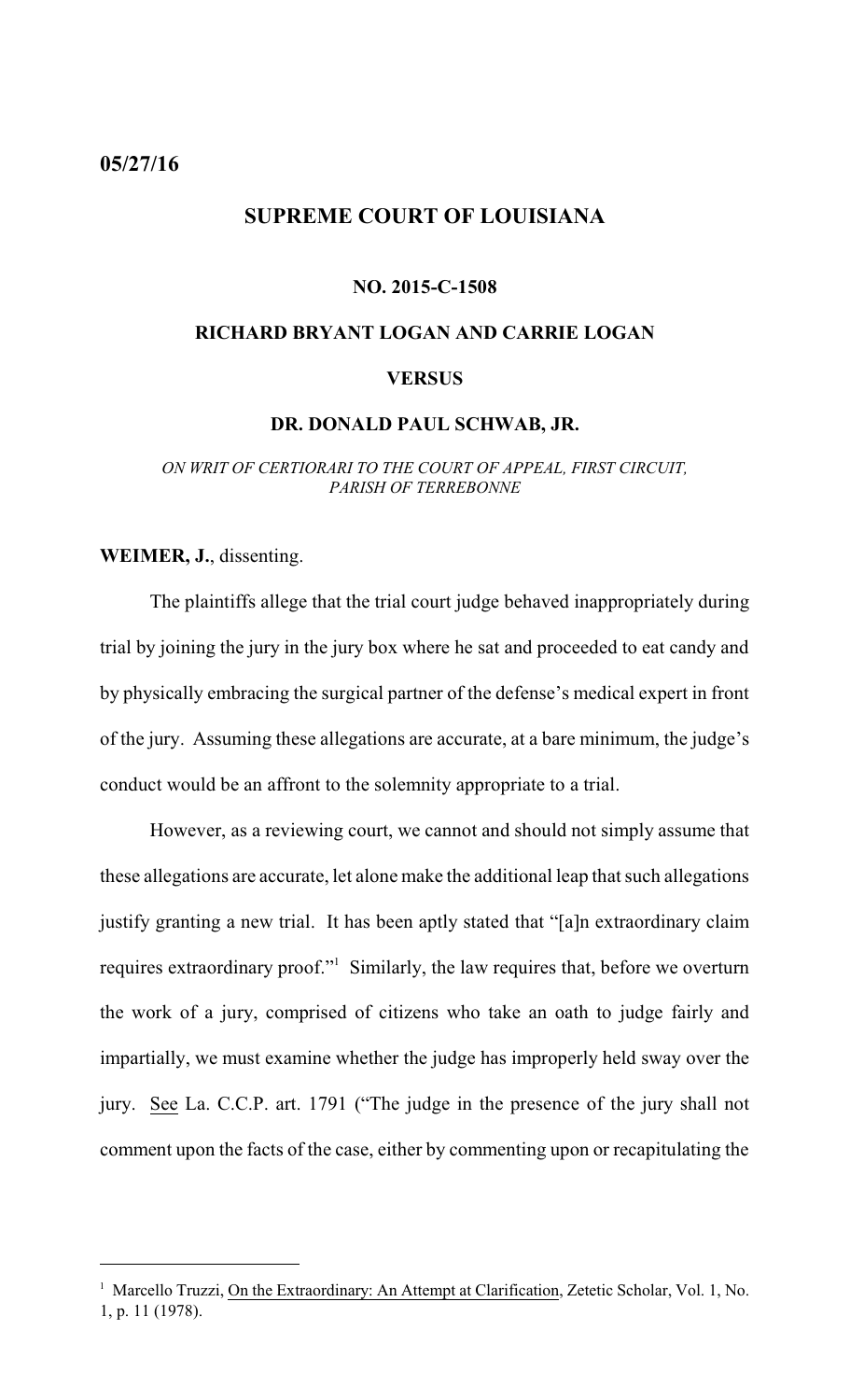evidence, repeating the testimony of any witness, or giving an opinion as to what has been proved, not proved, or refuted.").

This examination required by law must be based on evidence, not conjecture, and begins with the trial record. In the trial record, there is nothing to substantiate the plaintiffs' allegations of inappropriate behavior. Mostsignificantly, there is not even an objection in the trial record for any of the allegations leveled against the judge. This court has previously found that the lack of a contemporaneous objection about a judge's conduct reveals a lack of prejudice. See **State v. Shaw**, 06-2467, p. 23 n.8 (La. 11/27/07), 969 So.2d 1233, 1247 n.8 (evaluating the claim that a judge improperly inquired into whether a defendant at a criminal trial had considered whether to testify, this court observed: "In fact, the record is devoid of a contemporaneous objection to the trial court's questions, indicating that, at the time it occurred, the inquiry was not deemed by either the defendant or his counsel to be improper or coercive.").

Casting aside the principles of review just described, in determining the work of the jury should be discarded, the majority has relied on an affidavit by a single juror who served asthe jury foreperson. To be clear, in the unique setting of a motion for new trial, it is appropriate to consider evidence outside the trial record if it is properly admitted into evidence. As previously mentioned, the trial record is the main evidence for evaluating whether to grant a new trial. In extraordinary cases, the trial record may be the starting point, rather than the ending point, when looking for evidence of a judge improperly influencing the jury. However, the law also contains the counsel of great care and caution in resorting to a juror's impressions. Specifically and directly, La. C.E. art. 606(B) limits a juror's testimony to "whether any outside influence was improperly brought to bear upon any juror" and prohibits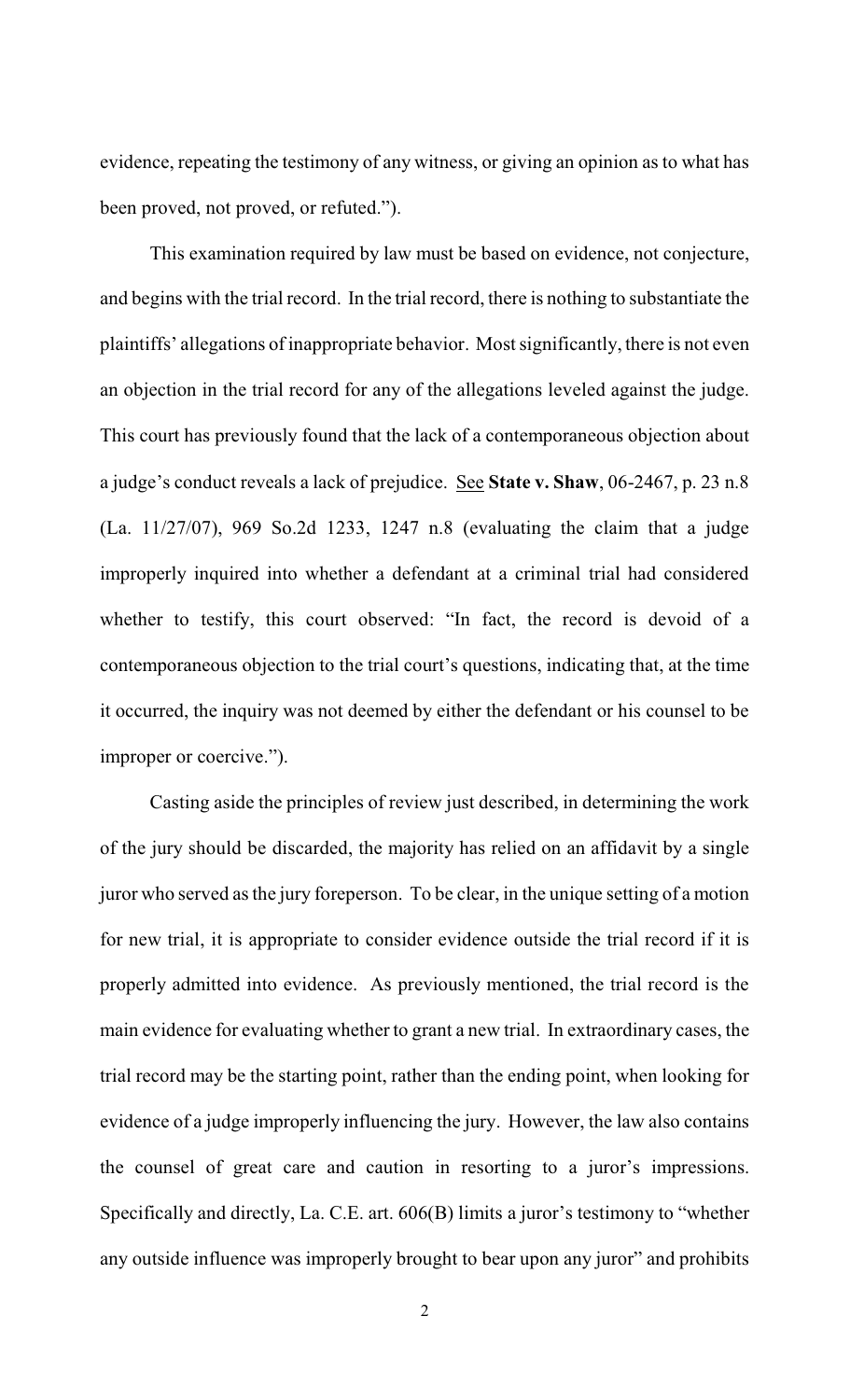testimony asto the "effect of anything upon his or any other juror's mind or emotions as influencing him" or "concerning his mental processes" as to reaching a verdict.

Although the plaintiffs' counsel has argued that the jury foreperson told him "it was abundantly obvious that [the judge] had a bias in favor of the [defendant]," the foreperson's affidavit did not state that the trial judge was biased in favor of the defendant. Because the affidavit lacks testimony asto "whether any outside influence was improperly brought to bear upon any juror" pursuant to La. C.E. art. 606(B), the affidavit would ordinarily be inadmissible for purposes of seeking a new trial. The affidavit essentially contains the impressions prohibited by La. C.E. art. 606(B) as to the "effect of anything upon his or any other juror's mind or emotions as influencing him" or "concerning his mental processes" when reaching a verdict.<sup>2</sup>

Just as problematic as the affidavit itself is the route the majority takes to consider it. The majority absolves the plaintiffs for failing to contemporaneously object to the trial judge's behavior. However, the majority considers the content of the affidavit by reasoning that the defendant failed to contemporaneously object to its introduction into evidence. Therefore, even if unintentional, it appears the

<sup>&</sup>lt;sup>2</sup> In **Tanner v. United States**, 483 U.S. 107, 120-21 (1987), the Supreme Court, interpreting the analogous federal rule of evidence, held this prohibition barred consideration of evidence that jurors used drugs and alcohol during the trial. The Court stated:

There is little doubt that postverdict investigation into juror misconduct would in some instances lead to the invalidation of verdicts reached after irresponsible or improper juror behavior. It is not at all clear, however, that the jury system could survive such efforts to perfect it. Allegations of juror misconduct, incompetency, or inattentiveness, raised for the first time days, weeks, or months after the verdict, seriously disrupt the finality of the process. See, e.g., **Government of Virgin Islands v. Nicholas**, [759 F.2d] at 1081 (one year and eight months after verdict rendered, juror alleged that hearing difficulties affected his understanding of the evidence). Moreover, full and frank discussion in the jury room, jurors' willingness to return an unpopular verdict, and the community's trust in a system that relies on the decisions of laypeople would all be undermined by a barrage of postverdict scrutiny of juror conduct. See Note, *Public Disclosures of Jury Deliberations*, 96 Harv.L.Rev. 886, 888-892 (1983).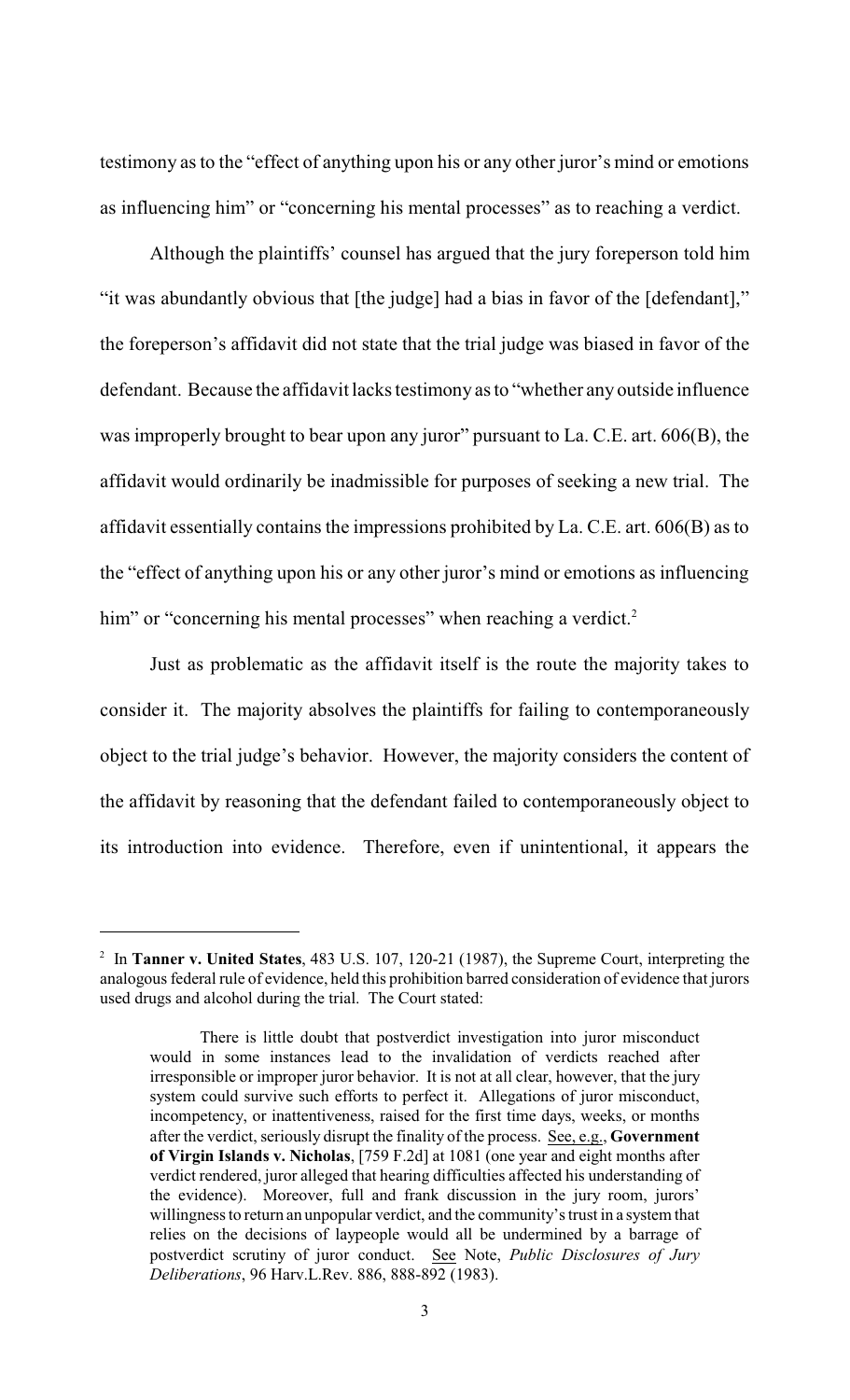majority employs a double standard when applying the contemporaneous objection requirement.<sup>3</sup>

As this court previously recognized, there are two rationales behind the contemporaneous objection rule: "(1) to put the trial judge on notice of the alleged irregularity so that he may cure the problem and (2) to prevent a defendant from gambling for a favorable verdict and then resorting to appeal on errors that might easily have been corrected by objection." **State v. Thomas**, 427 So.2d 428, 433 (La. 1982) (on reh'g). A party should not be entitled to stash an objection in his back pocket and sit on it, only to pull it out after an adverse judgement. Now, however, the majority's willingnessto overlook the plaintiffs' failure to contemporaneously object discourages curing problems during trial and simultaneously casts a cloud of uncertainty over jury verdicts.

I hasten to add that the jury's work is not the only effort that has been negated by the slender reed of an affidavit of questionable admissibility offered at a questionable second attempt at a new trial. The appellate court applied wellestablished standards of review to the evidence adduced at trial and found no error in rejecting the plaintiffs' case on the merits.

<sup>&</sup>lt;sup>3</sup> Relying on the lack of a contemporaneous objection by the defendant is all the more problematic because of the awkward manner the plaintiffs employed to introduce the otherwise inadmissable affidavit. The plaintiffs did not seek to introduce the affidavit when first presenting the plaintiffs' motion for new trial. Instead, the affidavit was attached to a supplemental memorandum filed on the day of the hearing. From the hearing transcript, it does not appear the affidavit was formally introduced at the new trial hearing. Essentially, the affidavit was in the record, but had not been introduced into evidence. Subsequent to the denial of the initial motion for new trial, the plaintiffs filed a motion to recuse the trial judge, which he coupled with another motion for new trial of questionable efficacy. Although the affidavit was later offered into evidence in connection with the plaintiffs' subsequent motion for rehearing/recusal, at that time, the defendant's counsel mistakenly believed the affidavit had already been introduced into evidence. Given the unique circumstances, it would seem that the defendant's failure to object to the affidavit should be more easily forgiven than the plaintiffs' failure to contemporaneouslyobject to the behavior of the trial judge. Regardless, the motion to recuse the original trial judge was heard and rejected as was the second and procedurally questionable motion for a new trial.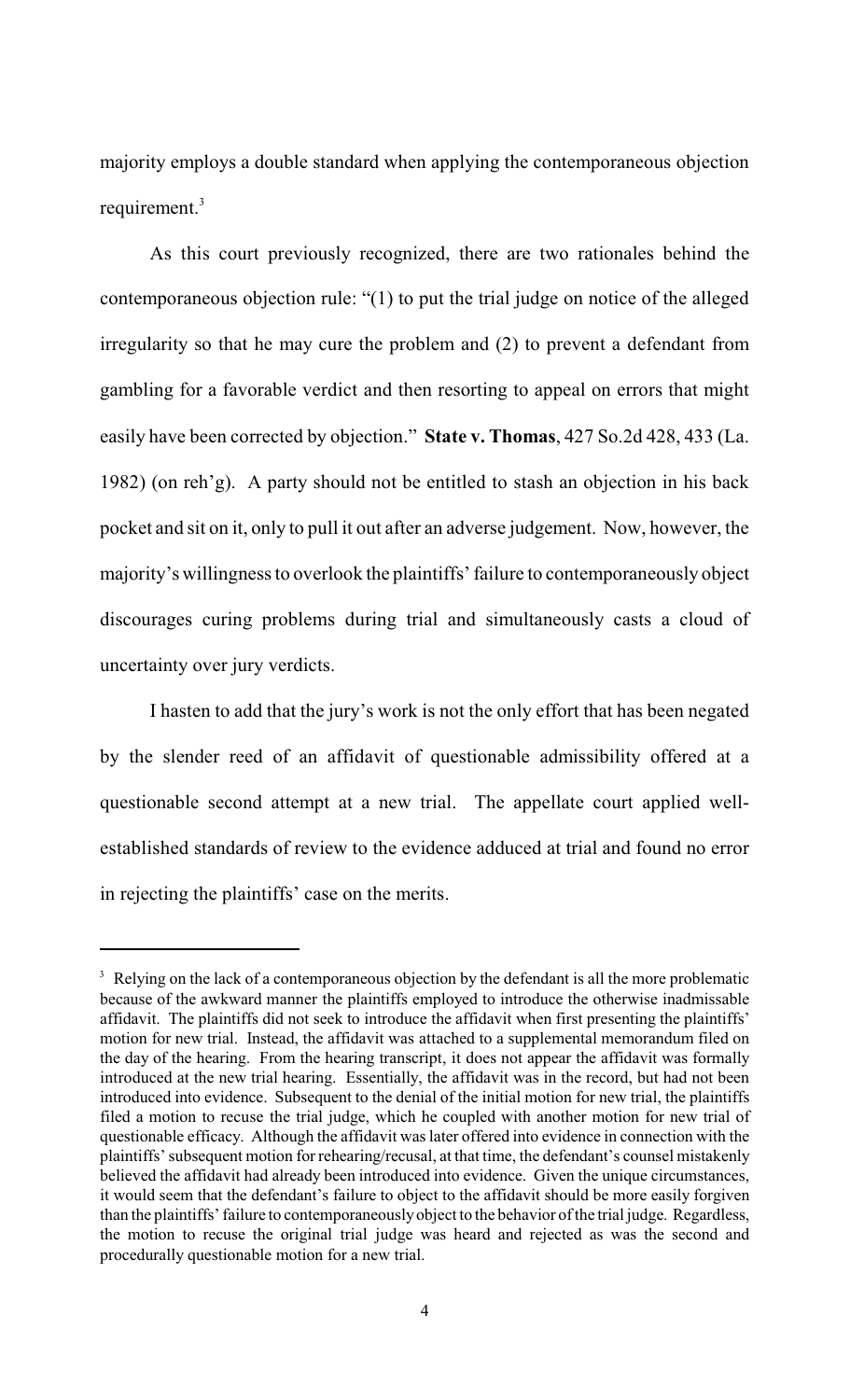In conclusion, I disagree that a new trial is merited. I reiterate that I found the plaintiffs' allegations about the trial court judge, when those allegations were initially presented, to be troubling. However, based on the lack of a contemporaneous objection coupled with insufficient evidence inside or outside the trial record to substantiate the allegations, I respectfully dissent from the majority's decision to invalidate the work of the jury by granting a new trial.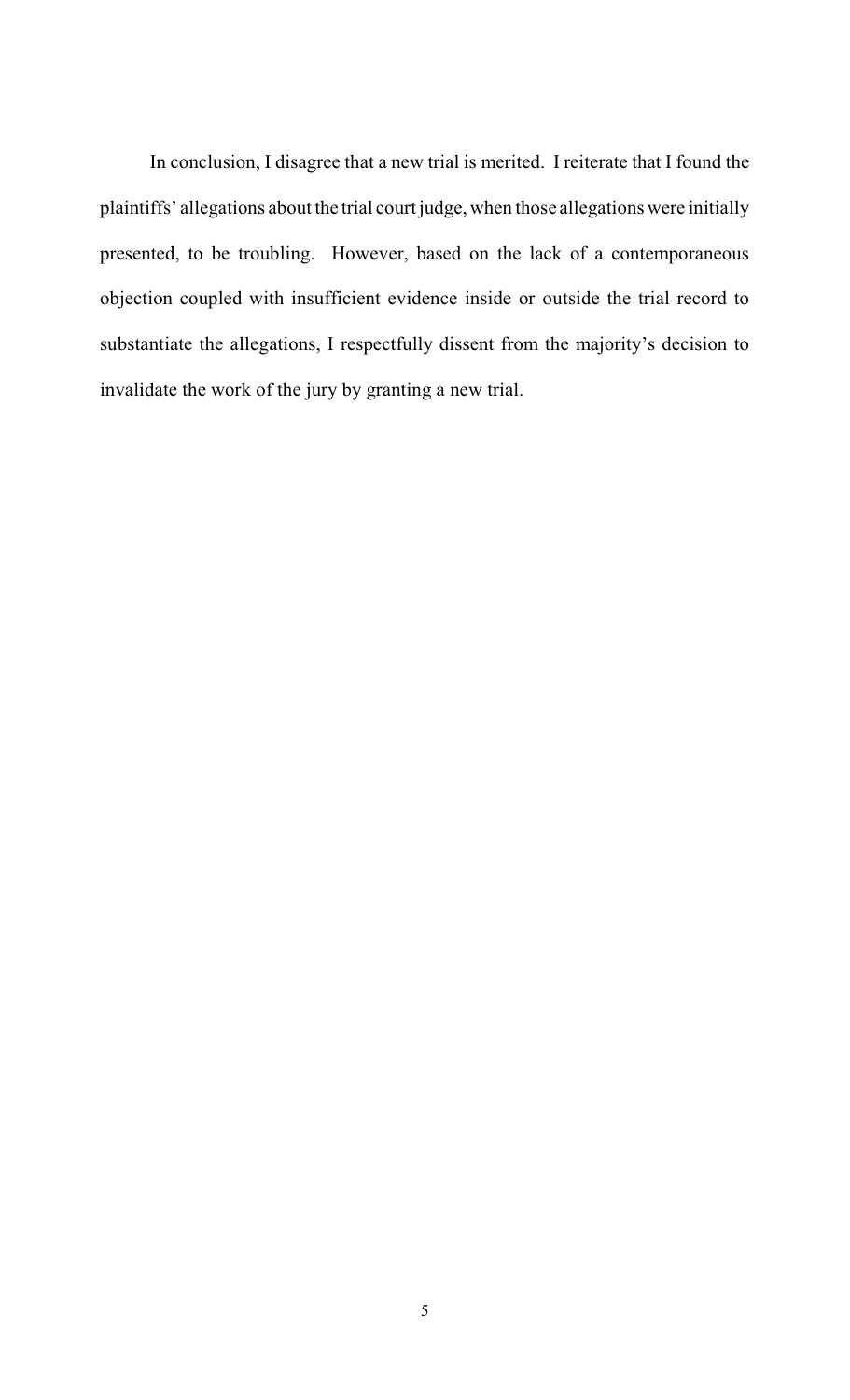### <span id="page-10-0"></span>SUPREME COURT OF LOUISIANA

### NO. 2015-C-1508

### RICHARD BRYANT LOGAN AND CARRIE LOGAN

### **VERSUS**

### DR. DONALD PAUL SCHWAB, JR.

### ON WRIT OF CERTIORARI TO THE COURT OF APPEAL, FIRST CIRCUIT, PARISH OF TERREBONNE

### CLARK, J., dissenting

While I do not condone the trial judge's behavior if the allegations are true, I find proof of those allegations to be lacking, certainly below that which we should require in order to overturn a jury verdict. I, therefore, dissent.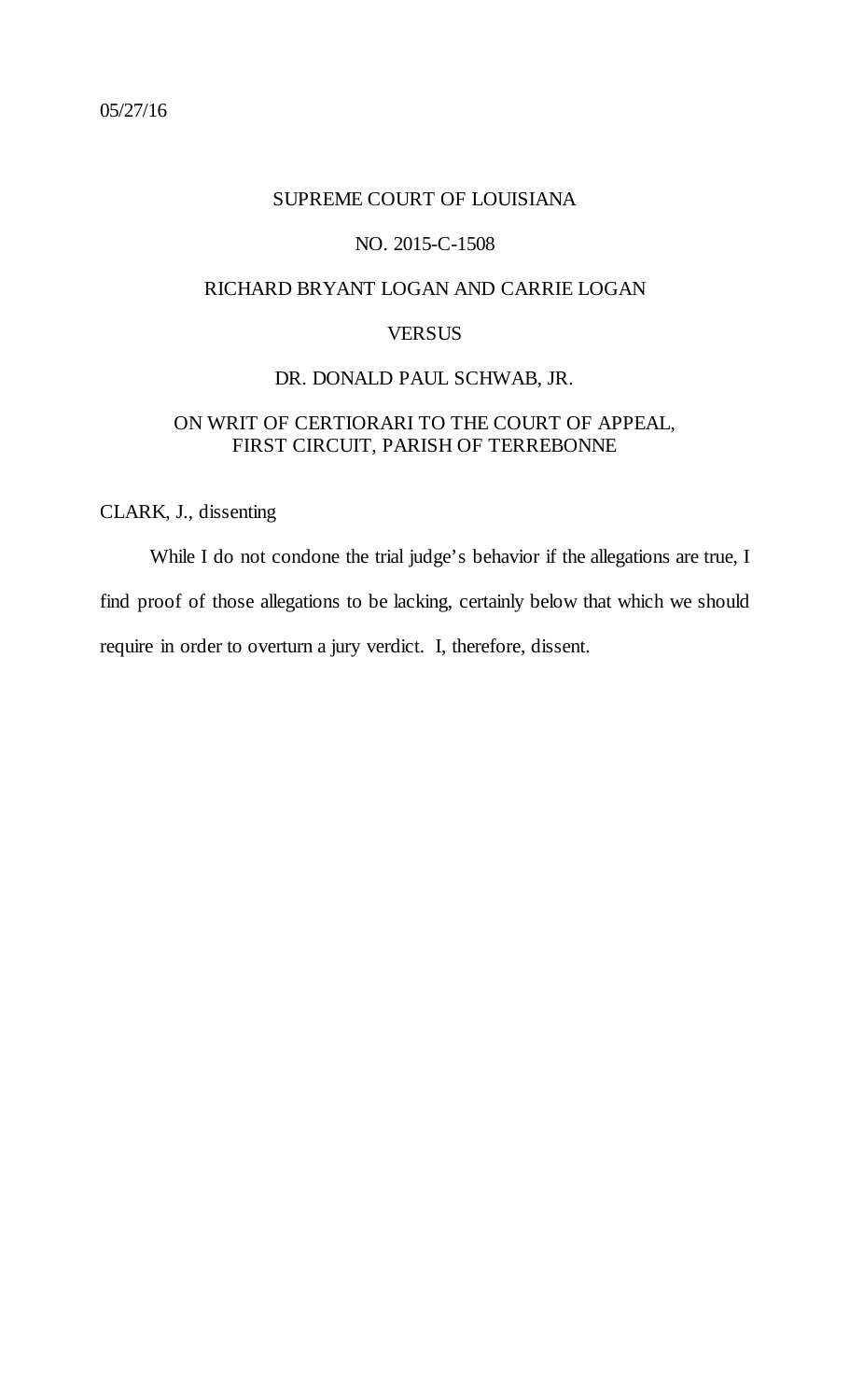### <span id="page-11-0"></span>**SUPREME COURT OF LOUISIANA**

### **NO. 2015-C-1508**

### **RICHARD BRYANT LOGAN & CARRIE LOGAN**

### **VERSUS**

### **DR. DONALD PAUL SCHWAB, JR.**

### **ON WRIT OF CERTIORARI TO THE COURT OF APPEAL, FIRST CIRCUIT, PARISH OF TERREBONNE**

### **CRICHTON, J., dissents and assigns reasons**

I respectfully dissent from the majority's finding that plaintiffs are entitled to a new trial in this case. Although the majority finds that there is sufficient evidence in the record establishing that the trial judge's actions during the jury trial of this matter resulted in a miscarriage of justice, in my view, the trial record is devoid of any specific evidence documenting the trial judge's alleged behavior. Counsel for both parties conceded that they personally did not witness much of the alleged behavior, as it was "behind" them in a large courtroom. As a result, the only "evidence" presented at the post-verdict motion hearing is set forth by the jury foreperson in her arguably inadmissible affidavit<sup>[1](#page-11-1)</sup> and the self-serving testimony of one of the plaintiffs. Plaintiffs' counsel has also offered little explanation as to why he did not issue subpoenas or compel testimony of others who were in the courtroom during trial to testify regarding the judge's behavior (such as the bailiff, deputy clerk of court, court reporter, or even Judge Ellender), when the trial judge's alleged actions are paramount to the plaintiffs' claims of prejudice

<span id="page-11-1"></span><sup>1</sup> As Justice Weimer observes in note 3 of his dissent, the presence of this affidavit in the record is curious and likely improper. It was not officially admitted into evidence, but was attached to a supplemental memorandum on the day of the hearing on the motion for new trial, and was not objected to by defense counsel, who stated at oral argument he was "asleep." Although it was later introduced at another hearing, defense counsel, apparently still "asleep," again failed to object, mistakenly believing the affidavit was already in the record. Nevertheless, I find that La. C.E. art. 606(B) prohibits consideration of this affidavit.